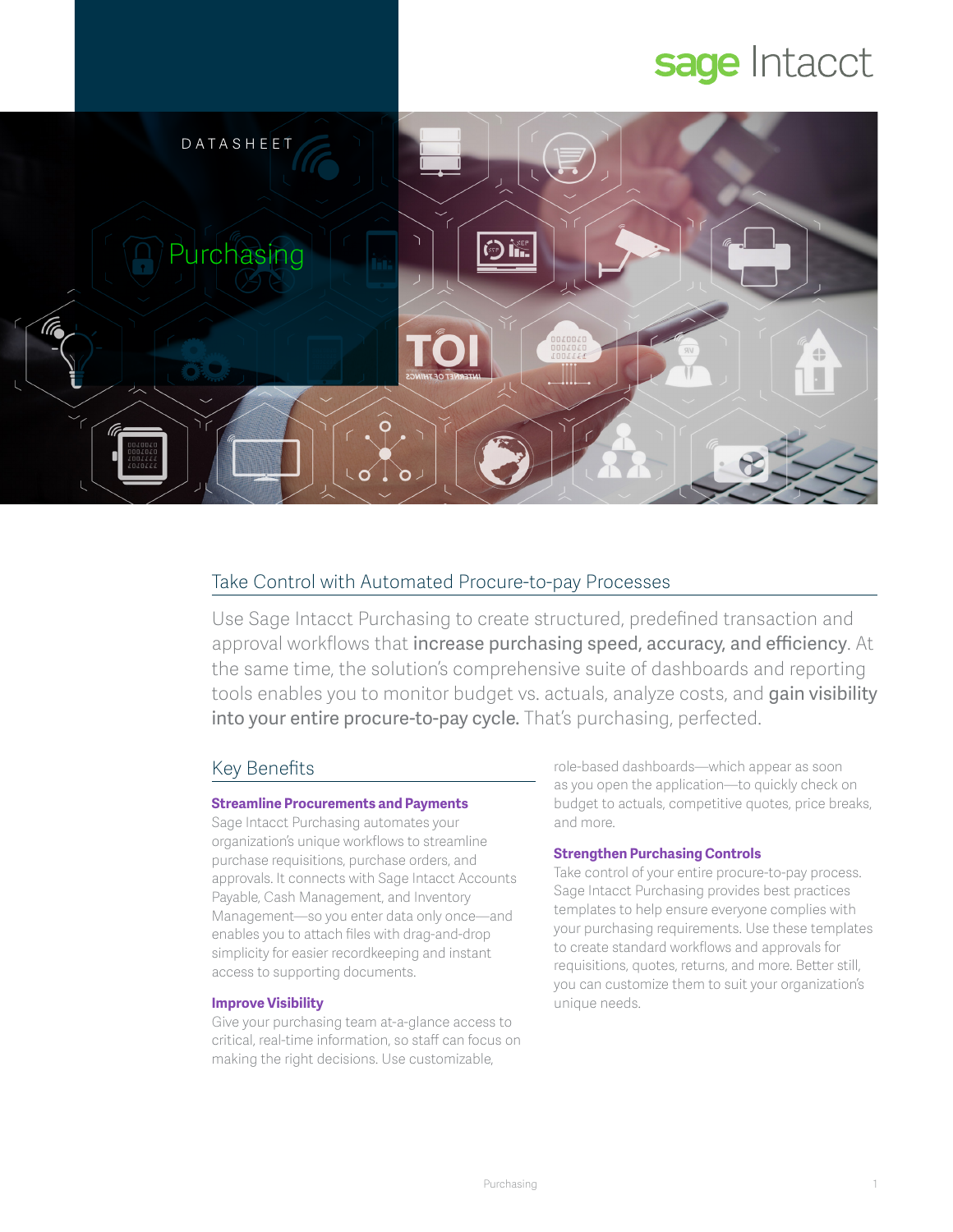

*Quickly access specific purchasing tasks or data using visual navigation.*

## Key Features

#### **Automation and Efficiency**

**Online access to all relevant information** Get the right information, right away.

**Integration with other Sage Intacct modules** Eliminate data re-entry and accelerate processes.

## **Drag-and-drop document attachment**

Cut down on paper to boost productivity.

## **Automated processes and structured workflow**

Ensure accuracy and streamline operations.

#### **Visibility and Reporting**

**Real-time access to orders, delivery, pricing, and vendor performance**

Enhance decision making.

# **Customizable, role-based dashboards**

Gain instant insight into your purchasing performance.

#### **Drill-down reports**

Get deeper visibility into source documents.

**Flexible slice-and-dice reporting** Proactively analyze data from any perspective.

**Control and Flexibility Easy, flexible workflow configuration** Adapt workflows to fit your organization's unique needs.

**Best practices templates** Adopt or create standardized processes for requisitions, quotes, receivers, returns, and adjustments.

**Predefined approval cycles with automated alerts and emails** Strengthen internal controls.

**Automatic quantity price breaks and economic order quantities** Lower purchasing costs.